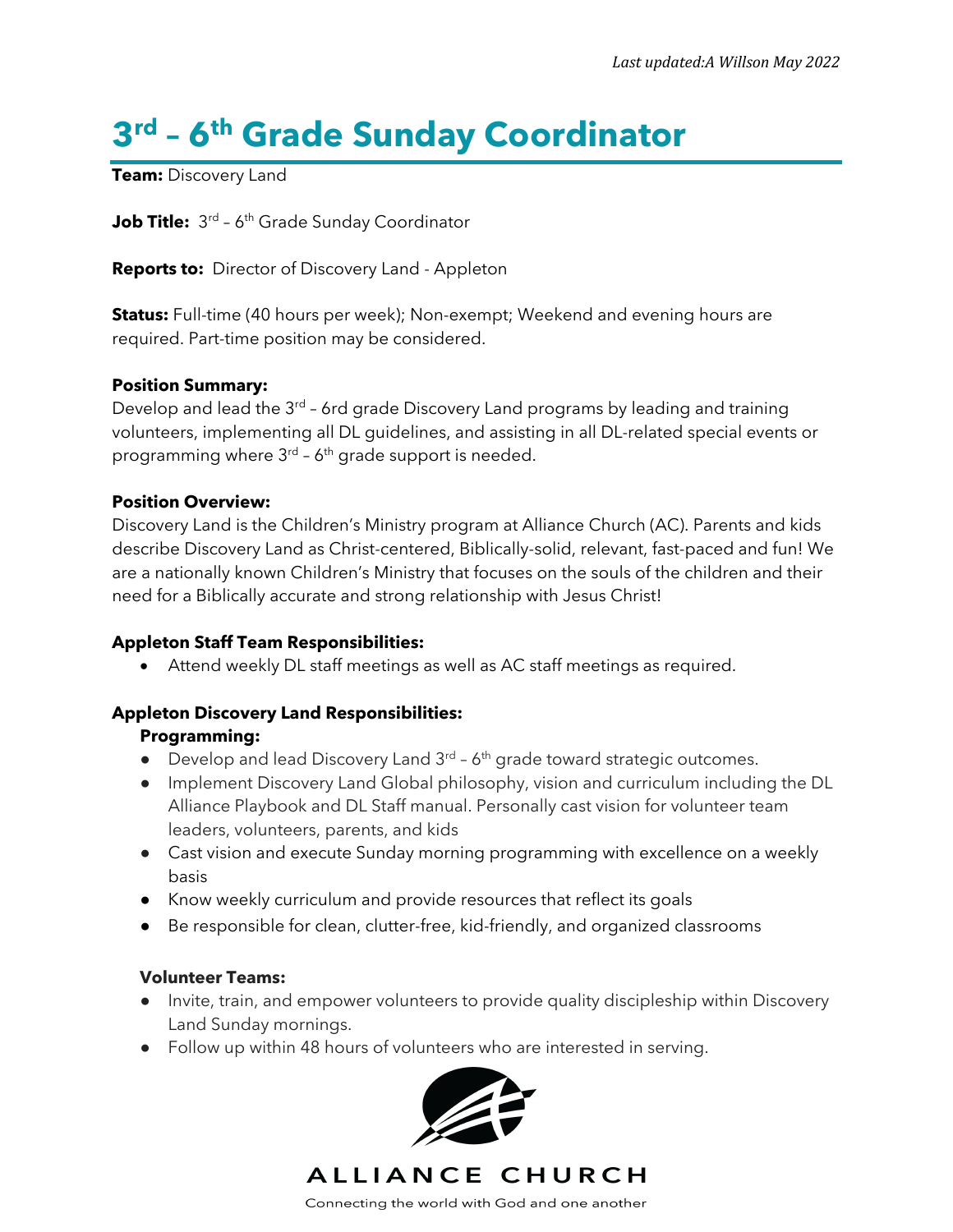- Maintain volunteer teams with proper child/student ratios for all DL Appleton events.
- Communicate weekly with volunteers to encourage, build ownership and skill to best disciple our students
- Empower, coach, and spiritually develop the volunteer leadership team of AC while creating a healthy team culture of unity and God-glorifying excellence.
- Use volunteer teams to assist with execution of Special Events (i.e., Bike Path, Lifest Kids Zone, Family Roller Skating night)

#### **Position requirements:**

- A committed, growing follower of Jesus Christ.
- Authentic and consistent in his/her own spiritual walk and relationships.
- Willingness to fervently recruit new leaders to the ministry
- Bachelor's Degree in Children's Education or a related field, or equivalent experience in church ministry is required.
- A desire to learn and understand Alliance Discovery Land policies and philosophy.
- Ability to follow written and verbal instructions with great attention to detail.
- Proficiency in Microsoft Word, Excel, Google Docs.
- Good oral and written communication skills
- Positive attitude, friendly and outgoing
- Problem solving/crisis management skills
- Ability to effectively lead people and build teams
- Ability to multi-task quickly and effectively
- Excellent organization skills
- Works well within systems/structure
- Flexible and enjoys fast-paced ministry

## **Qualifications:**

- A personal, saving relationship with Jesus Christ
- A desire to see kids know Christ as their Savior and grow in Him
- Loves kids and is fun!
- Solid organizational, communication and interpersonal skills
- Emotionally and spiritually mature
- Ability to multitask
- Ability to develop teams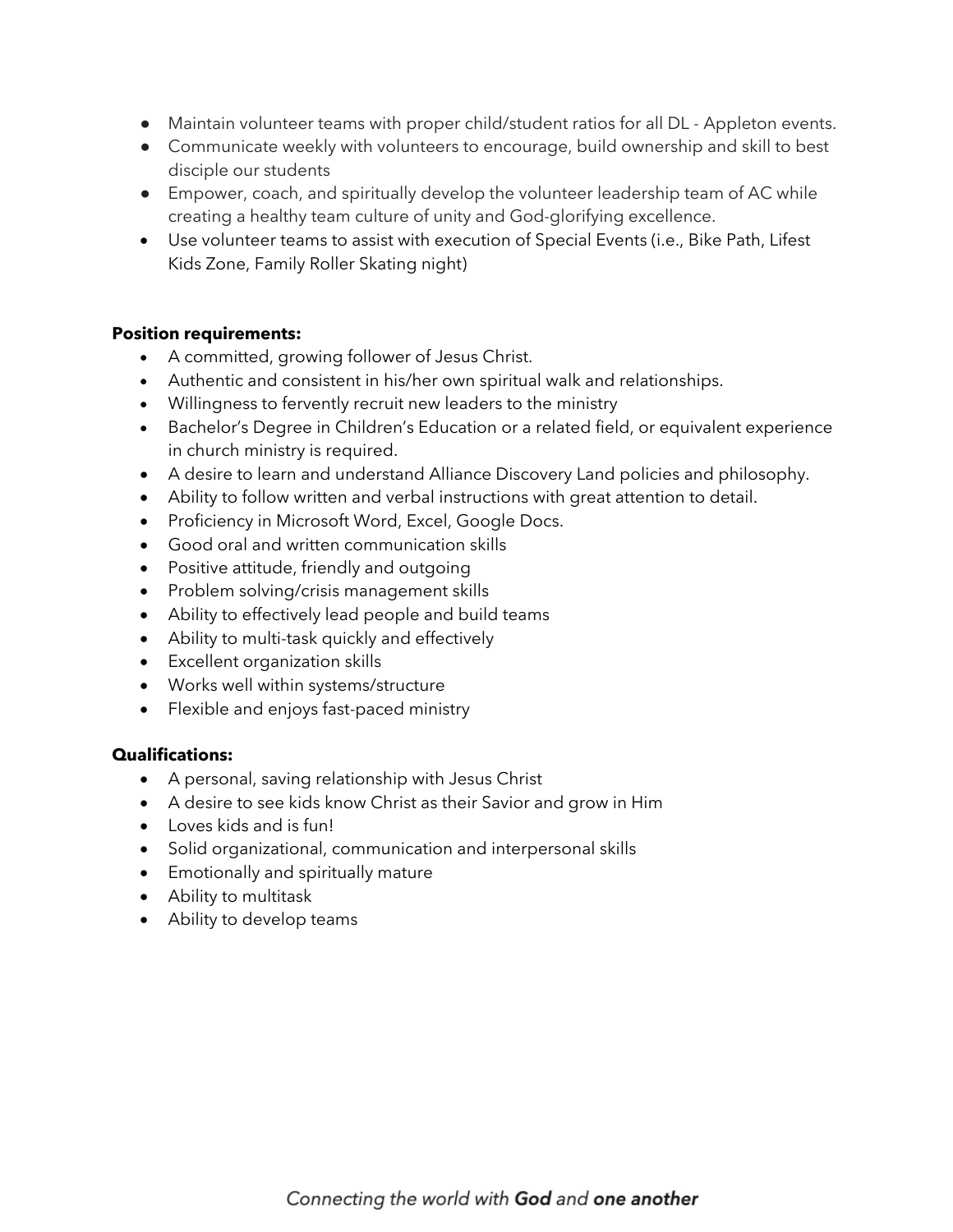## **STRATEGIC FRAMEWORK**

**Vision/Purpose:** Connecting the world with God and one another

#### **MINISTRY VALUES**

- 1. Bringing glory to God, and reaching people for Jesus Christ drives everything we do
- 2. All of our ministries are to be Biblically sound, culturally relevant, and supported with prayer
- 3. God's Word is truth and we trust it above anything else to make a lasting impact on those we touch
- 4. Individual and corporate worship is critical to our spiritual health and relationship with God
- 5. Our fellowship is focused on shepherding and caring for one another
- 6. Our evangelism is driven by a sincere burden for all people and is worldwide in its impact
- 7. Our ministry is done with excellence and sense of urgency because it honors God and inspires people
- 8. We will never lose sight of our vision

#### **MINISTRY PHILOSOPHY**

#### **Simple Purpose, Simple Church**

Our purpose is simple: Connecting People with God and One Another. Our church structure, programming and ministries will follow our simple discipleship process. All we do will be understandable and easily accessible. We will strive to have a minimum amount of bureaucracy

#### **Strategic and Effective**

We minister with a sense of urgency; the stakes are heaven and hell for the people we serve. Everything we do will be strategically planned, focused on the vision and measured for outcomes. Our measure of "success" will be conversions, baptisms, spiritual growth and maturity, and the completing of the Great Commission

## **Felt Needs First, Prescribed Needs Second**

We will seek to meet people's felt needs first, then move people to the "prescribed" needs outlined in the Bible